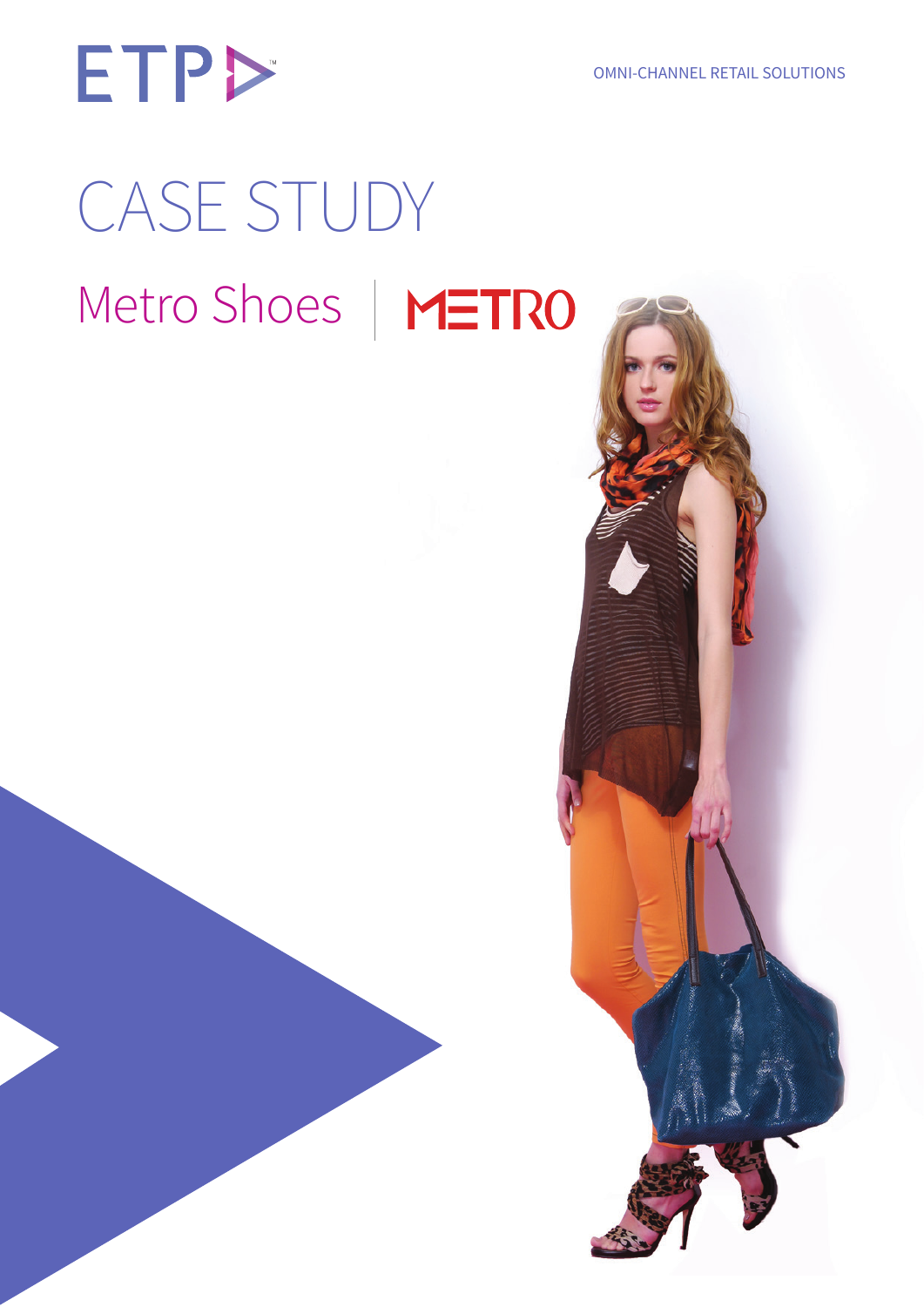# METRO 1

### **Metro Shoes**

Metro Shoes is the largest fashion footwear retailer in India, with a countrywide network across 300+ prime locations, offering a mix of Indian and international designs. The first Metro Shoes store opened in Colaba, Mumbai in 1947. Metro Shoes is also the first footwear company in India to have successfully started and implemented the e-commerce model. Metro Shoes conducts its operations through company managed stores and is a one-stop destination for footwear needs across all age-groups. The company

operates as a MBO across Tier I, II and III markets with stringent and highest regards for quality, workmanship and employee relations. A superb amalgamation of modern styling and rich Indian heritage, Metro Shoes provides a one stop destination for all footwear needs and its products are a must have accessory in the wardrobe of every fashion aficionado. Very recently Metro Shoes has launched an Exclusive Brand Store of "Crocs" as a franchise in Lucknow.

Metro Shoes has got three concepts: Metro  $M=TRO$  Mochi  $R$  Mochi and MSL



Metro Shoes represents the following brands:



ETP V5 Omni-channel Retail Solutions at Metro Shoes include ETP Store, ETP Accelerator, ETP Supply Chain, ETP Reporter and ETP Integrator. The implementation seamlessly integrates retail processes of metro shoes

including showroom sales, pricing, stock management, loyalty management, campaign and promotions management, repairs process, customer profiling and CRM and cash management to name a few with their legacy ERP.

| <b>Customer Facts</b>                                                                                      | <b>Key Store Statistics</b>                       |
|------------------------------------------------------------------------------------------------------------|---------------------------------------------------|
| Number of stores: 425+ Stores                                                                              | Store size: Varied                                |
| <b>Business segments: Footwear</b>                                                                         | SKU's (average): 20,000+ units                    |
| Retail formats: Multi brand outlets, Franchisee Owned<br>Company Operated (FOCO), Large Format Store (LFS) | No. of sales tickets (average): 390,000 per month |
| Locations: India                                                                                           |                                                   |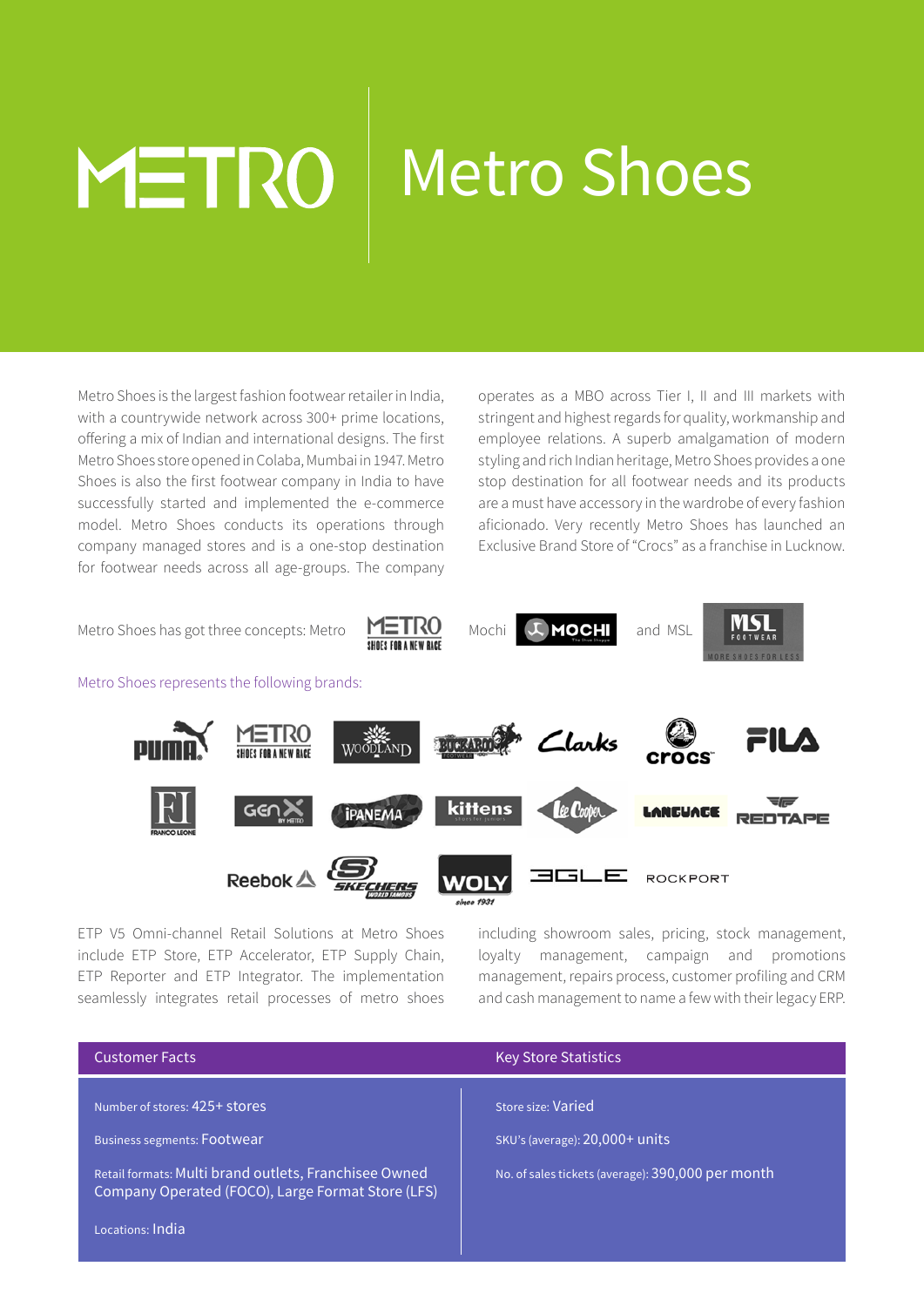### ETP V5 Solution

*ETP V5 Omni-channel Retail Solutions implemented at Metro include ETP Store, ETP Accelerator, ETP Supply Chain, ETP Reporter and ETP Integrator*



#### **S**: Business Needs:

- Inventory visibility across the supply chain
- • Scalability of different concepts and number of stores
- • User-friendly POS for faster customer service with an integrated CRM system
- • Establish the foundation for disciplined merchandise planning across all the categories and channel of sales
- • Reduce cut-size of footwear at stores and increase the fill rate with faster inventory turns
- Managing shop-in-shops inventory for the brand to ensure accurate replenishment



#### Project Objective:

- • Superior customer experience and faster checkouts
- • Ease in opening new stores
- • Consistent sales data availability at HO on regular basis
- • Centralized control of schemes and promotions
- • Faster time to market
- • Clear visibility on inventory movements and stock reconciliation
- • Accurate cash management at the stores
- • Recognition of loyal customers and customer profiling
- • Better inventory turnover ratio and store fill rates

### $\frac{S}{111}$

#### Business Benefits:

- • Stock management and output as per style items matrix
- • Complete inventory visibility and control with seamless data integration
- • Capturing of reasons for every stock movement to analyse and provide for faster inventory turns
- Manage promotions, gift voucher, sales return and credit notes to provide high level of customer service across all the stores
- Manage EOSS (end of season sale) efficiently; implement promotions quickly to complement merchandise planning
- • Display of line level and header level discount during billing, educating sales staff to promote sales
- Handle complex local tax structure across all locations using charge model functionality of ETP and track accurate cost and margins across locations
- • Manage third party brands. Handle direct delivery to stores and seamless integration with vendors for timely replenishment
- • Manage customer service levels with regards to after sales service for repairs at store level
- • Ecommerce sales tracking and delivery from store
- • Multiple bill payment modes and integrated after-sale service process
- • Banking transaction and cash management using ETP to ensure tight control over the collections at each store location